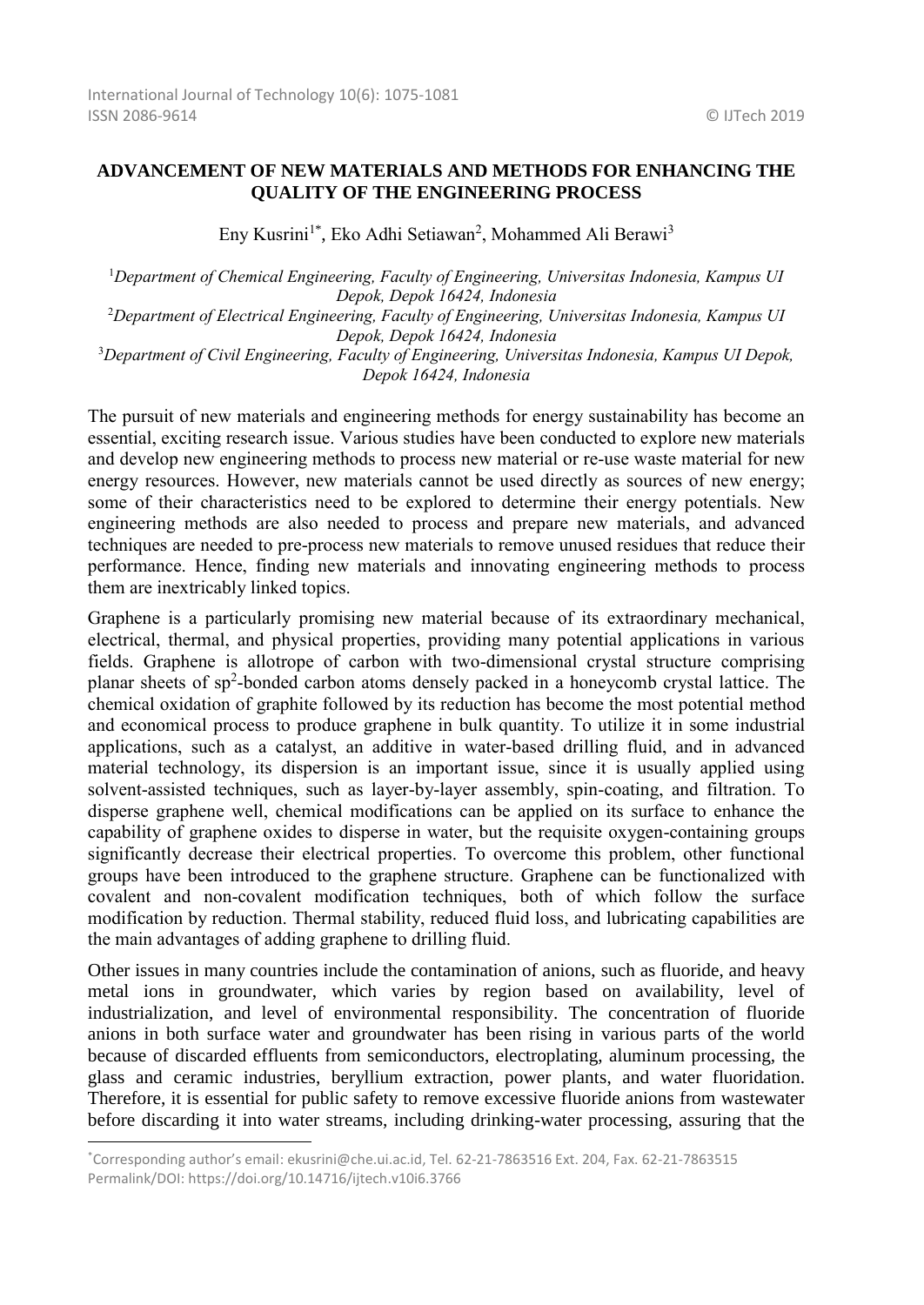concentration of fluoride in drinking water falls within acceptable levels. Many techniques have been reported to lower fluoride concentration in water, including membrane distillation, nanofiltration, chemical precipitation, reverse osmosis, electrodialysis, ion exchange, and adsorption. Among these methods, adsorption is the most well-known and the most appropriate for the removal of fluoride and/or heavy metal ions from waste water, making it indispensable to design, synthesize, and evaluate cost-effective adsorbents to efficiently remove anions and/or heavy metal ions from aqueous solutions.

Of many infrastructural approaches to implementing adsorption technology, smart grid are the most promising because efficient and advance technology. The implementation of smart grids in tropical areas is also important to discuss for further application in the world. Tropical weather, however, limits the application of smart grid technology. The characteristics and performance of renewable power generation in tropical areas, such as photovoltaic (PV) technology, is a topic that demands greater investigation. Different electricity tariff schemes have also become an exciting topic for this reason.

To address these limitations, the 4<sup>th</sup> International Tropical Renewable Energy Conference (i-TREC) 2019 was held on August 14–16, 2019 at the Anvaya Beach Resorts, Bali, Indonesia, proudly organized by the Tropical Renewable Energy Center, Faculty of Engineering, Universitas Indonesia. The central theme of this conference was "Sustainable Energy and Environment for Tropical Climate." An impressive 307 papers were presented from various countries, such as the United States, France, The Netherlands, Japan, Malaysia, Brunei Darussalam, Indonesia, Taiwan, Pakistan, Germany, Tunisia, and Turkey. The 4<sup>th</sup> i-TREC 2019 covered six symposia: Smart Grid and Regulation, Bioenergy, Fuel Cell Technology, Energy Storage, Multifunctional and Advanced Materials, and Eco Tropical Built Environment. From 307 papers, we selected 20 papers for publication in International Journal of Technology (IJTech), which are summarized below.

The first paper by K. Kunaifi, A. Reinders, D. Kaharudin, A. Harmanto, and K. Mudiarto presented the actual performance of PV systems in Indonesia. This paper used 5-min resolution data from 2016 to 2018 from a 1-MW CIS and a 5 kW c-Si PV plant in West Java. The methodological approach included the performance analysis of these PV systems according to standard IEC 61724 and the investigation of degradation rates using NREL/RdTools. They made the following findings: the total annual Hi was  $1500 \text{ kWh/m}^2$  or around  $4.2 \text{ kWh/m}^2$  per day. The daily averaged performance ratio (PR) was  $91.7\% \pm 4\%$  and  $87.4\% \pm 7\%$ , for the CIS system with string inverters and with a central inverter, respectively. The mean PR of the CIS systems was 12% higher than that of the c-Si system, which was 79.8%. The final yield (Yf) of the CIS system was 3.85 kWh/kWp, outperforming the c-Si system by 14%. The CIS system degraded by 1.53% per year, which was lower than the c-Si system's degradation rate (Rd) of 3.72% per year. From these results, it can be concluded that, in this case, CIS technology performed better than c-Si in Indonesia's tropical climate.

The second paper by E. Kusrini, A. Suhrowati, A. Usman, V. Degirmenci, and M. Khalil examined the synthesis of graphite oxide, graphene oxide (GO), and reduced graphene oxide (rGO) from the spent pot lining (SPL) of aluminum industrial waste using a modified Hummers' method and zinc as the reducing agent. The effects of ultrasonication time from 1 to 2 h and Zn masses ranging from 8–24 g as reducing agents were observed in detail for the reduction reaction of GO into rGO. The chemical structures and morphology of the samples were confirmed through Fourier Transform Infrared (FTIR), Particle Size Distribution (PSD), Scanning Electronic Microscopy-Energy Dispersive X (SEM-EDS), and X-ray Diffraction (XRD) characterizations. The FTIR analysis confirmed the formation of GO. Although some restacking and unexfoliation of graphite structures showed a diffraction peak at 2θ of 26.54,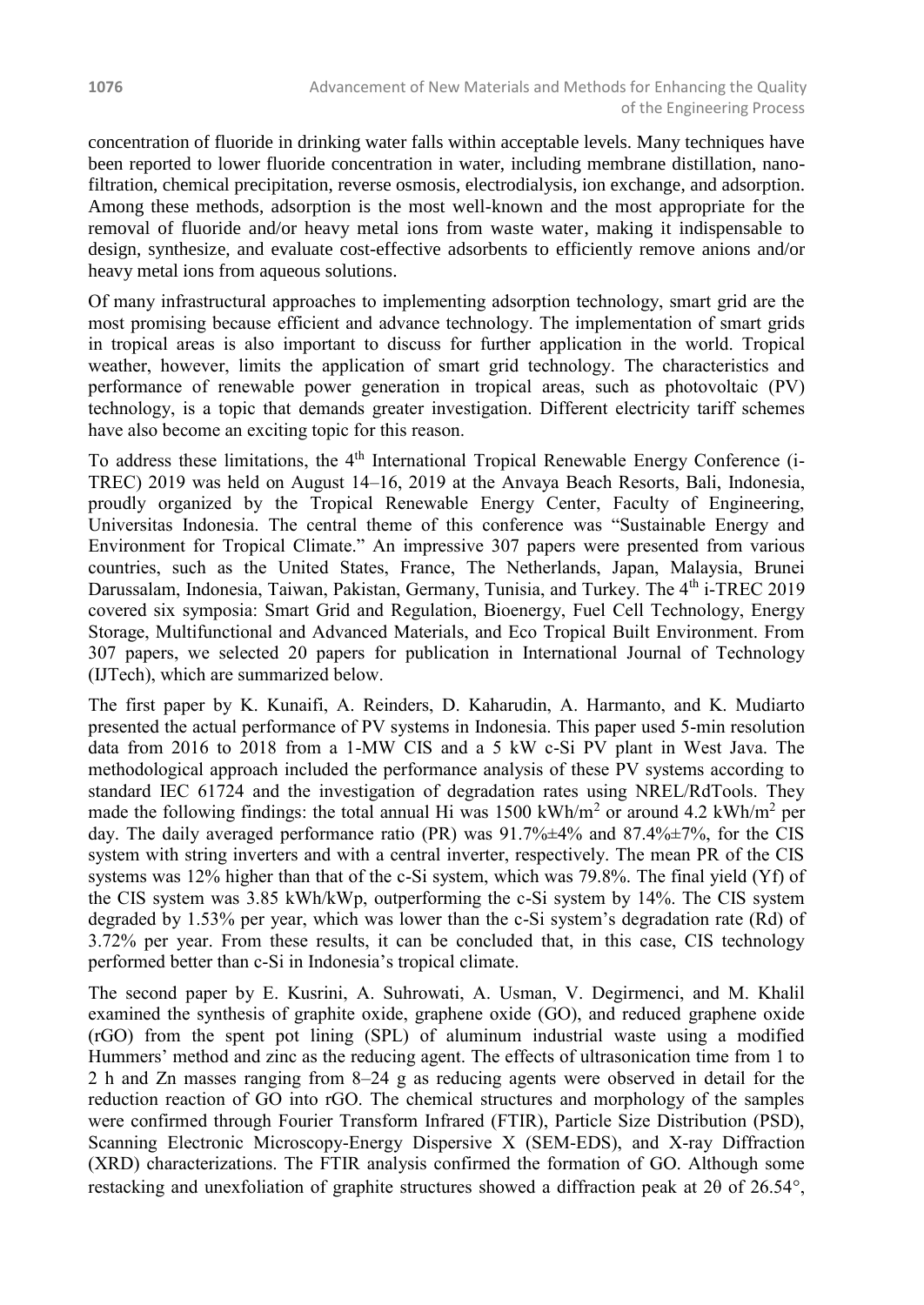the XRD analysis exhibited a peak at 2 $\theta$  of 20.04°, which was assigned to rGO after the reduction of GO. The smallest particle size of rGO graphene was observed in the range of 1–10 m under an ultrasonication time of 1 h and with a Zn mass of 8 g. The FTIR spectrum of GO showed a functional group double bond carbon  $(C=C)$ , which was an indication of rGO formation due to the covalent bonding of the graphene structure. SEM image of the rGO showed that the morphology seemed thick and layer-stacking. The quality of rGO produced in this study needs further improvement, however, to meet requirements for applications.

The third paper by M.I.S. Tassakka, B.B. Islami, F.N.A Saragih, and C.R. Priadi discussed the suitability of food waste (FW) with an organic loading rate (OLR) of 8–14 kgVS/ $m<sup>3</sup>$  per day to produce the highest volatile solids destruction (VSD) and methane. A semi-continuous, pilotscale dry AD of  $0.5 \text{ m}^3$  was operated for 134 days in mesophilic conditions. The results showed that the feedstock was suitable for dry AD due to high total solids (23.2–27.1%) and organic content (volatile solids of  $90-95\%$  TS). The optimum OLR was 10 kgVS/m<sup>3</sup> per day with a VSD of 92.2% and a methane yield of 127 LCH4/gVS per day. Also, an OLR of 10 kgVS/m<sup>3</sup> per day had the highest stability with a pH value of 6.52 and an ammonia concentration of 848 mg/l. The VSD value decreased with OLRs of 12 kgVS/ $m<sup>3</sup>$  per day and 14 kgVS/ $m<sup>3</sup>$  per day to 90.42% and 86.73%, respectively.

The fourth paper by N. Aslfattahi, R. Saidur, M.F.M. Sabri, and A. Arifutzzaman conducted SEM to investigate the uniformity of synthesized, molten salt–based magnesium oxide nanoparticles. Differential scanning calorimetry (DSC) was used to perform enthalpy and melting-point measurements. The experimental results for solar salt–based MgO indicated a decrease in melting point and enthalpy by 7% and 12.4%, respectively. The reduction of enthalpy expressed that, with the addition of magnesium oxide to solar salt, the final nanocomposite tends to have more exothermic reactions and enhanced thermal conductivity performance at the melting point. Lower melting points are one of the major concerns regarding molten salt–based nanofluids. MgO nanoparticles with a concentration of 5 wt% decrease the melting point by 7%. Mass loss and thermal stability measurements were conducted using thermogravimetric analysis (TGA). The experimentally acquired results revealed an increment of decomposition temperature from 734.29–750.73°C, proving the enhancement of thermal stability in high temperatures.

The fifth paper by A.S. Norazam, H.M. Kamar, N. Kamsah, and M.I. Alhamid determined the moisture removal capacity (MRC), thermal effectiveness  $(\epsilon_{th})$ , and dehumidification effectiveness  $(\epsilon_{DW})$  of a solid desiccant wheel material using a numerical method. A representative three-dimensional model of an air channel enclosed with desiccant material was developed and meshed using triangular elements. Flow simulations were carried out under a transient condition. The model was validated by comparing the simulation results of moisture content and air temperature at the outlet of the air channel with similar experimental data obtained from the literature. The relative errors of the desorption process were found to be 0.14% for air temperature and 3.7% for air humidity. For the adsorption process, the errors were around 3.2% and 0.01%, respectively. The results indicated that the numerical model estimated the desiccant material performance well and that, at any given regeneration temperature, gel-CaCl<sup>2</sup> had the highest MRC, dehumidification, and thermal effectiveness compared to silica gel B and Zeolite 13X.

The sixth paper by N.Z.A. Daud, B.N.M. Said, F. Ja'afar, H.M. Yasin, E. Kusrini, and A. Usman investigated the utilization of *Citrus maxima* for the isolation of pectin under acidified conditions using L-(+)-tartaric acid at an extraction pH bewteen 1.0 and 2.0. The extraction yield and physicochemical properties (ash content, equivalent weight, methoxy content, anhydrouronic acid, and degree of esterification) of the isolated pectin were investigated. The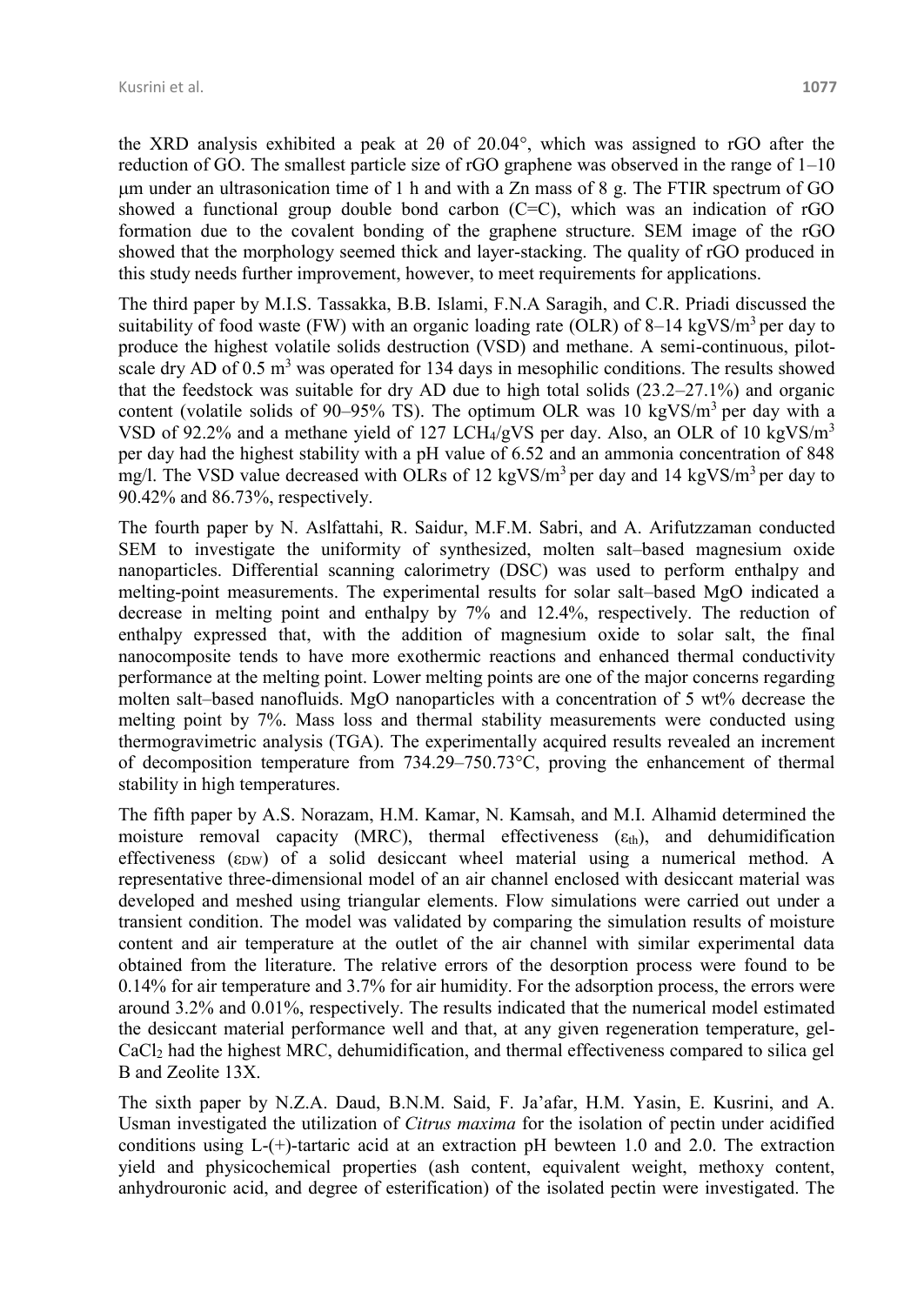highest yield (70.2%) obtained in this extraction was at pH 1.0, 60°C, and 120 mins. The optimized condition of the isolated pectin in this study was based on yield and physicochemical properties, where pectin extracted at pH 2.0 and 60–80°C for 60–120 min resulted a 59.6% yield with low ash content (2.82%), the highest equivalent weight (1098.8) for the gelling effect, and the highest DE (39.2%). The findings were within the range for high-quality pectin. The FTIR spectra of the isolated pectin at different pH media at a constant temperature of 70<sup>o</sup>C and an extraction time of 60 min were compared. The presence of methyl-esterified carboxyl at a frequency of  $1696 \text{ cm}^{-1}$  and a carboxylate group confirmed the presence of pectin.

The seventh paper by W. Hong, K. Ibrahim, and S-C. Loo discussed the challenges of green retrofit implementation in Malaysian office buildings. This paper aimed to review the focus and direction of green development in the Malaysian construction industry and subsequently propose a research agenda for the rapid adoption of green facade retrofitting in local office buildings. The research agenda proposed first surveying the key factors that impede the uptake of green facade retrofitting followed by conducting energy simulations of contemporary green facade technologies (GFTs) using BIM software. It also proposed developing a decisionmaking tool for GFT selection based on the simulated energy performance data and critical factors associated with building owners' considerations and expectations. The final research output is expected to spur green development progress by identifying the real issues faced by green retrofitting in the contemporary Malaysian construction industry.

The eighth paper by M.A. Berawi, N. Suwartha, F. Salsabila, Gunawan, P. Miraj, and R. Woodhead presented works about the impact of the LRT Jabodebek project on the costs of commercial properties and other influencing variables. The authors collected the property data around the South Jakarta and Jabodebek stations as well as other variables capable of affecting prices. Approximately 13% of the commercial property analyzed was spread over a distance of 1 km from the LRT station. The paper showed that the distance from the stations had no impact on property prices.

The ninth paper by M.N.H. Rozaini, B. S., M.R. Ramachandran, and E.A. Kadir demonstrated how advanced materials such as graphene, molecularly imprinted polymers (MIPs), and polymeric cyclodextrins were used as adsorbents for the determination of contaminants, such as bisphenol A, steroids, sulfonamide antibiotics, and antimicrobial agents. These adsorbents were essential components of the micro-solid phase extraction used for the pretreatment of the sample. It briefly introduced the adsorbents studied and explained the evolution of extractions. Finally, it highlighted distinctive features of the analytical methods for real sample analysis of the contaminants.

The tenth paper by A.T. Yuliansyah, C.O. Putri, B.D. Clarasinta, and M. Nonaka discussed gasification as one of the possible methods for producing cleaner fuel from biomass, arguing that the gasification approach can handle a wide range of inhomogeneous biomasses (including forest, agricultural, and organic processing residues) and convert them into homogeneous gases with a considerably higher level of applicability. The paper also investigated the effect of hydrothermal treatment on the gasification process of biomass waste, showing that the CO yield steadily increased proportionally with the increase of hydrothermal treatment temperature. They summarized their results by stating that hydrothermal treatment is a promising method to achieve more efficient gasification of biomass waste that might also be applicable to the gasification of other biomass resources.

The eleventh paper by S. Sukarni, S. Sumarli, I.M. Nauri, A. Prasetiyo, and P. Puspitasari discussed the thermal behavior of *Spirulina platensis* (SP) characteristics during combustion in the presence of  $MgCO<sub>3</sub>$  and  $Al<sub>2</sub>O<sub>3</sub>$  additives. The samples in their study were pure SP and mixtures of SP and additives in mass fractions of 0.3, 0.6, and 0.9 wt%. Samples of 10 mg were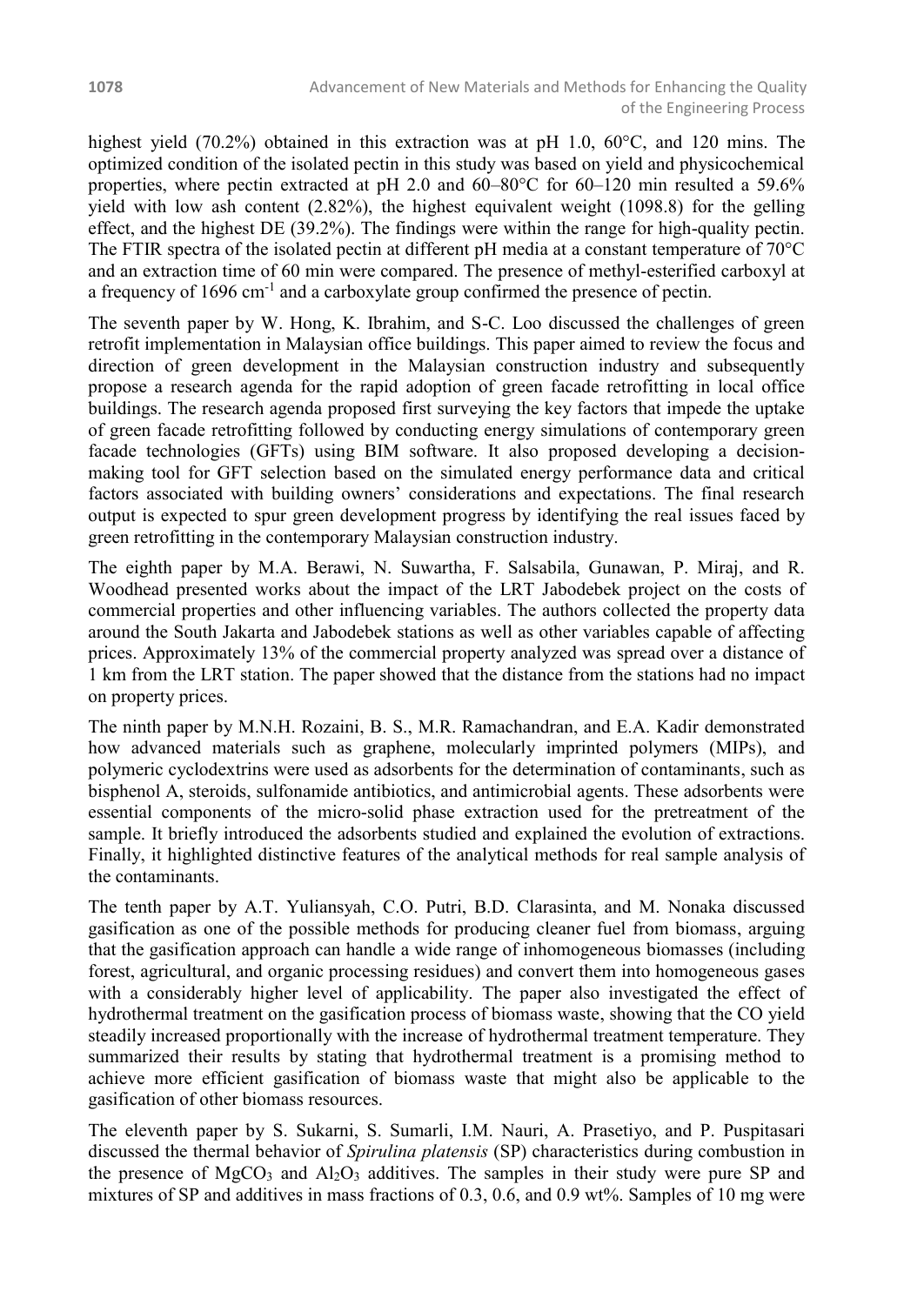mounted to the thermobalance and subjected to a furnace at 10°C/min. The 100 mL/min air atmosphere continuously varied during the combustion process from 30–1200°C. Thermogravimetric (TG) and derivative thermogravimetric (DTG) curves were used to characterize the thermal behaviors of the samples. The Horowitz-Metzger method was utilized to evaluate the impacts of additives on the kinetic parameters of the samples. The results of their experiments indicated that the presence of additives mainly affected the main decomposition stages at lower temperatures.

The twelfth paper by M.A. Berawi, P.L. Wicaksono, Gunawan, P. Miraj, and H.A. Rahman discussed the financial feasibility of transit-oriented development (TOD) on the LRT. The initial and operational maintenance costs were used as a case study after reviewing the relevant journal literature regarding the amount needed to develop TOD elsewhere. They acquired revenue amounts using a dynamic system. From this study, the initial cost of LRT and property development were Rp 28,291,200,000,000 and Rp 23,617,623,459,802, respectively, while the operation and maintenance costs were Rp 19,017,051,414,153 and Rp 36,953,818,402,363, respectively. However, the new revenue obtained from operating LRT stations and properties are Rp 41,109,405,822,615 and Rp 150,524,288,553,165 with an IRR value of 9.75%. The values of WACC below 11.01% indicated that the project is not financially feasible.

The thirteenth paper by E.A. Setiawan, A. Prakoso, and V. Maulia presented the design of dynamic pricing schemes to be implemented in Indonesia. The authors argued that the standard dynamic pricing scheme already implemented by the western region may not apply to Indonesia. They observed the characteristics of the designed dynamic pricing and compared them to the characteristics of the load. The designed dynamic pricing in this paper combined critical peak pricing (CPP) and time-of-use (ToU) schemes.

The fourteenth paper by A.S. Kusumah, I.I. Hakim, R. Sukarno, F.F. Rachman, and N. Putra examined the use of a U-shaped heat pipe heat exchanger (HPHE) to recover exhaust air heat from the indoor room of an HVAC system. The U-shaped HPHE consisted of several tubular, U-shaped heat pipes with water as a working fluid arranged in a staggered configuration. Tests were carried out to find the effects of the inlet air temperature, air velocity, and the number of heat pipes on the system's effectiveness. The experiment showed that the higher the temperature of the inlet air, the more effective the U-shaped HPHE was. The capacity of the cooling system was thus increased.

The fifteenth paper by A. Wahid and W.R. Utomo discussed the usage of a multi-variable model predictive control (MMPC) to control the dimethyl ether (DME) purification process of methanol in the production of DME from synthesized gas. They considered the utilization of MMPC (4x4) to address the four input variables and four output variables of the process. The inter-variable interaction was shown in a 4×4 matrix, each matrix element being the first order plus dead-time (FOPDT) model. MMPC (4×4) was tested by changing the setpoint (SP) and disturbance rejection. The control performance indicators used were the integral of absolute error (IAE) and the integral of square error (ISE) and, as a comparison, the control performance of single-input single-output (SISO) model predictive control (MPC). The results showed that MMPC (4×4) was better than MPC in both IAE and ISE. In SP change, MMPC (4×4) improved the control performance of MPC, significantly, by 78% (IAE) and 90% (ISE), whereas in disturbance rejection testing, the improvement of control performance was 58% (IAE) and 81% (ISE).

The sixteenth paper by R.P.S. Wicaksono, S.H. Fathia, I.F. Kolang, A. Riadi, W. Nirbito, Y. Muharam, and Y.S. Nugroho examined controlling the temperature of coal using a heat exchanger placed on a coal pile and then flowed with water. This paper investigated the effect of the ratio of the heat transfer surface area and the volume of combustible material on the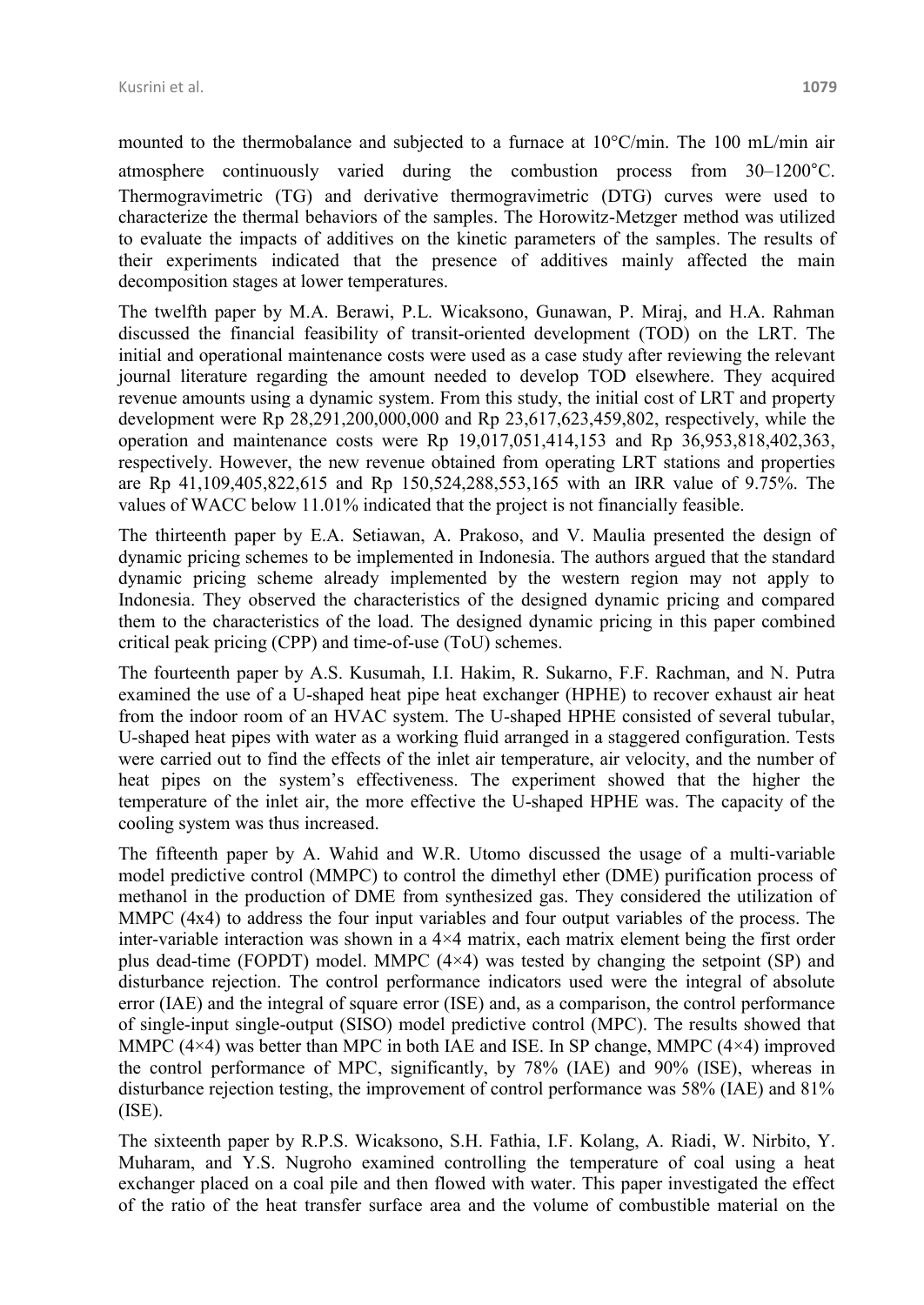effectiveness of temperature control in spontaneous combustion prevention. A laboratory-scale experiment was set up to control the temperature of the coal pile using a heat exchanger made from copper tubes. Coal samples were placed in cylindrical containers with diameters of 8.5 cm and heights of 11 cm. A spiral-shaped heat exchanger was then placed in the center of the cylindrical container and flowed with seawater at an approximate temperature of 27°C. Tests were carried out using several configurations of heat exchanger dimensions to determine the effect of the ratio of heat transfer surface area and volume of combustible material. The test results showed that greater surface areas of heat transfer produced higher cooling load and temperature difference.

The seventeenth paper by B. Prabowo, F.S.H. Simanjuntak, Z.S. Saldi, Y. Samyudia and I.J. Widjojo, discussed technical and economic assessments on the implementation of waste to energy (WTE) technology in Indonesia. The technical assessment was conducted by investigating the chemical and physical properties of MSW, resulting in a comprehensive review of the technical feasibility and expected output of applying the treatment technologies. The economic assessment was conducted by simulating a business model of 1000 Tons-per-day WTE facility that satisfies some sets of economic parameters. For the case study, the authors select two types of waste quality: (1) Low calorific value MSW, 6860 KJ/Kg-as received, taken from the municipal temporary waste collection station in South Tangerang City; and (2) High calorific value MSW, 8970 MJ/Kg-as-received, taken from the temporary waste collection in a Residential Apartment in Jakarta City. The result of their experiments shows that the reduction of set pricing to either IDR 400,000/tons for a tipping fee or IDR 1,350 for electricity might still satisfy the minimum limit of the set parameter.

The eighteenth paper by N. Sofyan, A. Ridhova, M.C. Sianturi, and A.H. Yuwono discussed the effect of NaCl on the crystal growth of nano rosette  $TiO<sub>2</sub>$  hydrothermally on a glass substrate. Nano rosette  $TiO<sub>2</sub>$  was synthesized through deposition on top of a glass substrate via hydrothermal reaction at 170 $\degree$ C for 6 h. The effect of NaCl on nano rosette TiO<sub>2</sub> crystal growth during the hydrothermal process was observed through the addition of different concentrations of NaCl  $(0\%, 2.5\%, 5\%, \text{ and } 10\% \text{ v/v})$  to the mixture of precursors. The formation and growth of the crystal were characterized using X-ray diffraction, whereas the morphology was examined using an SEM. The X-ray diffractogram revealed that the crystal belonged to rutile P42/mnm with lattice parameters of  $a = 4.557(6)$  Å and  $c = 2.940(5)$  Å. The morphology of the reaction product showed that the addition of NaCl inhibited the crystal growth of nano rosette TiO<sup>2</sup> with an average rosette petal cross-sectional size 80% smaller than that of the crystal grown with no added NaCl.

The nineteenth paper by E. Kusrini, S. Wu, B.H. Susanto, M. Lukita, M. Gozan, M.D. Hans, A. Rahman, V. Degirmenci, and A. Usman investigated the effects of acid/base activation and chitosan coating on clinoptilolite zeolite as an adsorbent for biogas purification from palm oil mill effluent (POME) using simultaneous absorption–adsorption methods. The effects of chitosan concentration on the clinoptilolite zeolite/chitosan (ZAC) composites were studied to determine the best type of adsorbent for purifying biogas to obtain the highest methane (CH4) concentration. The biogas produced from POME via an anaerobic digestion process had a CH<sup>4</sup> concentration of 87% and a carbon dioxide  $(CO_2)$  concentration of 13%. ZAC was used as the adsorbent in the adsorption process, and the  $Ca(OH)_2$  solution was used for the absorption process. To enhance the efficiency of the adsorbent when purifying biogas, clinoptilolite zeolite (ZA) was activated using a strong acid (HCl) and base (NaOH) in various concentrations (ranging from  $1-3$  M), calcination at  $450^{\circ}$ C for 2 h, and coating with chitosan concentrations (ranging from  $0.25-1$  v/v%). The ZA was coated with chitosan to increase its adsorption efficiency, as chitosan contains high levels of amine and hydroxyl compounds that interact with CO<sup>2</sup> impurities and form carbamic acid, ultimately producing carbamate salt. The final content